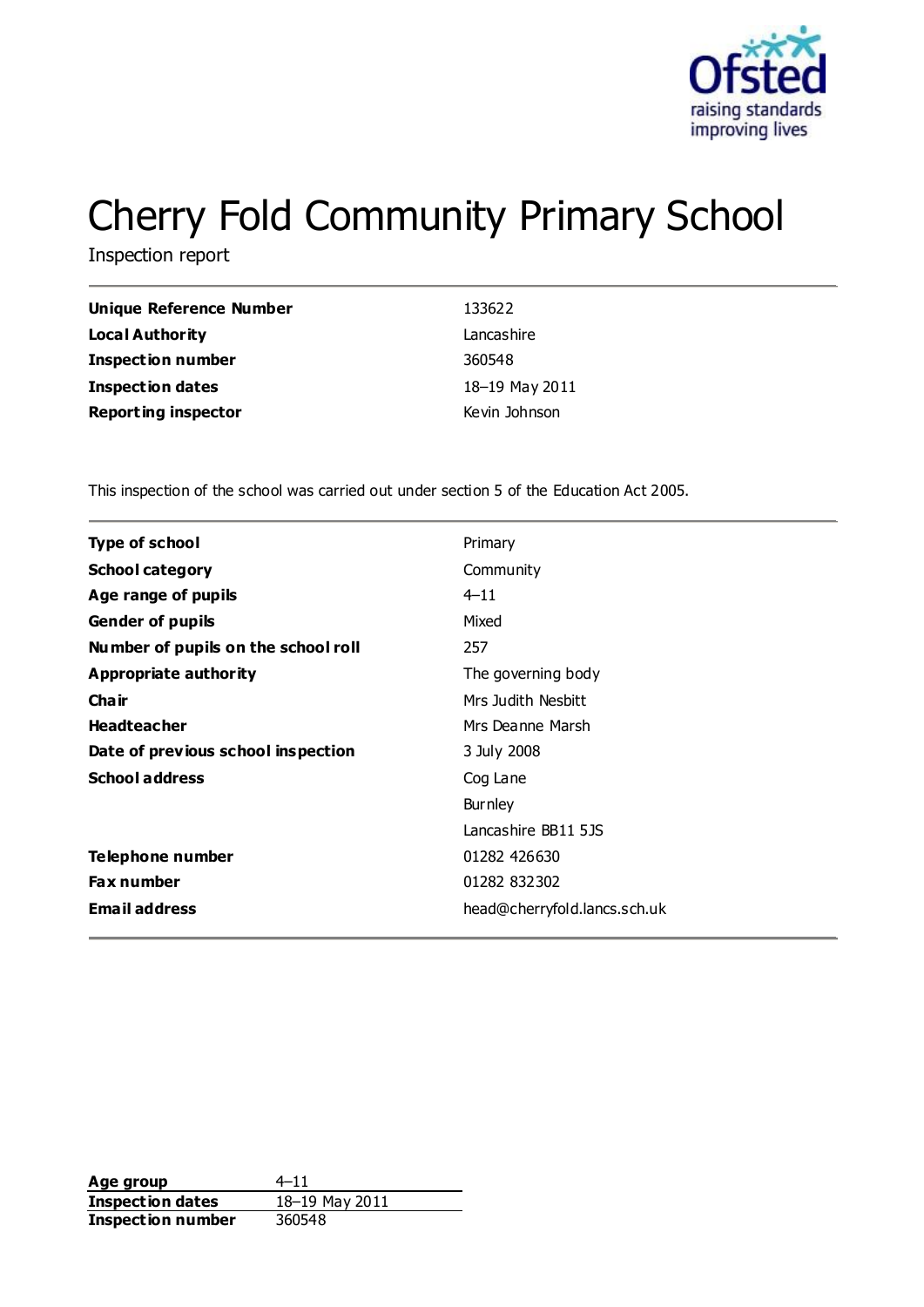The Office for Standards in Education, Children's Services and Skills (Ofsted) regulates and inspects to achieve excellence in the care of children and young people, and in education and skills for learners of all ages. It regulates and inspects childcare and children's social care, and inspects the Children and Family Court Advisory Support Service (Cafcass), schools, colleges, initial teacher training, work-based learning and skills training, adult and community learning, and education and training in prisons and other secure establishments. It assesses council children's services, and inspects services for looked after children, safeguarding and child protection.

Further copies of this report are obtainable from the school. Under the Education Act 2005, the school must provide a copy of this report free of charge to certain categories of people. A charge not exceeding the full cost of reproduction may be made for any other copies supplied.

If you would like a copy of this document in a different format, such as large print or Braille, please telephone 0300 123 4234, or email **[enquiries@ofsted.gov.uk](mailto:enquiries@ofsted.gov.uk)**.

You may copy all or parts of this document for non-commercial educational purposes, as long as you give details of the source and date of publication and do not alter the documentation in any way.

To receive regular email alerts about new publications, including survey reports and school inspection reports, please visit our website and go to 'Subscribe'.

Royal Exchange Buildings St Ann's Square Manchester M2 7LA T: 0300 123 4234 Textphone: 0161 618 8524 E: **[enquiries@ofsted.gov.uk](mailto:enquiries@ofsted.gov.uk)**

W: **[www.ofsted.gov.uk](http://www.ofsted.gov.uk/)**

© Crown copyright 2011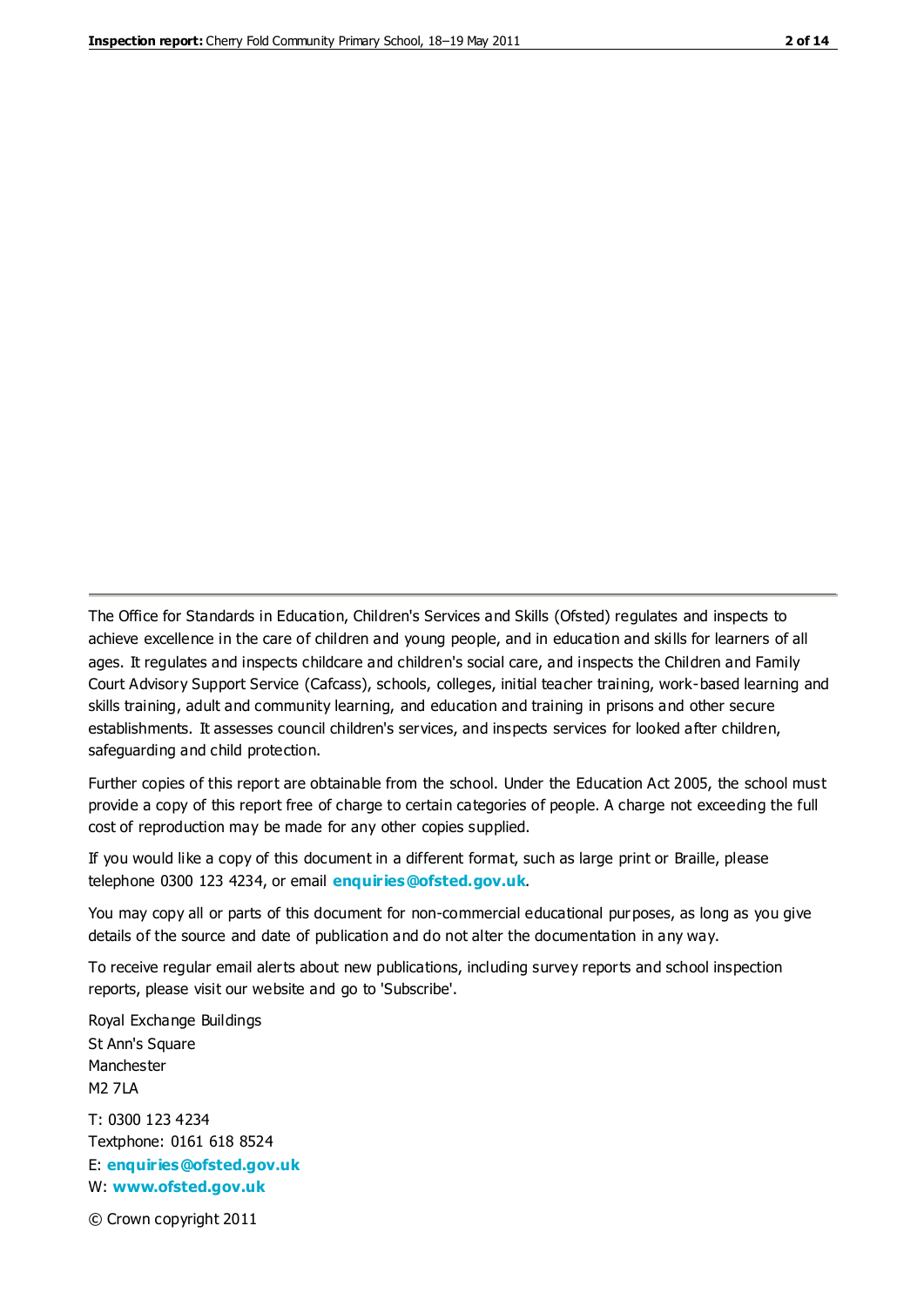# **Introduction**

This inspection was carried out by three additional inspectors. Sixteen lessons were observed and nine teachers were seen. Meetings were held with staff, pupils, members of the governing body and a group of parents. Inspectors observed the school's work and looked at a wide range of documentation including samples of pupils' work, governing body minutes, national test data and the school's assessments. Documents relating to safeguarding were scrutinised. Also taken into account were 22 questionnaires returned by parents and carers as well as those completed by pupils.

The inspection team reviewed many aspects of the school's work. It looked in detail at a number of key areas.

- Whether there are signs of improvement in pupils' attainment in English and mathematics, and in their progress.
- Whether teaching has improved sufficiently since the last inspection.
- Whether leaders demonstrate capacity to move the school forward.

# **Information about the school**

Almost all pupils are White British in this average-sized primary school. The proportion of pupils known to be eligible for free school meals is well above average. An above-average proportion of pupils have special educational needs and/or disabilities. The school has achieved Healthy School status and the Activemark. It has also won recognition from the Royal Horticultural Society under the Campaign for School Gardening scheme.

The deputy headteacher has been acting headteacher since September 2010.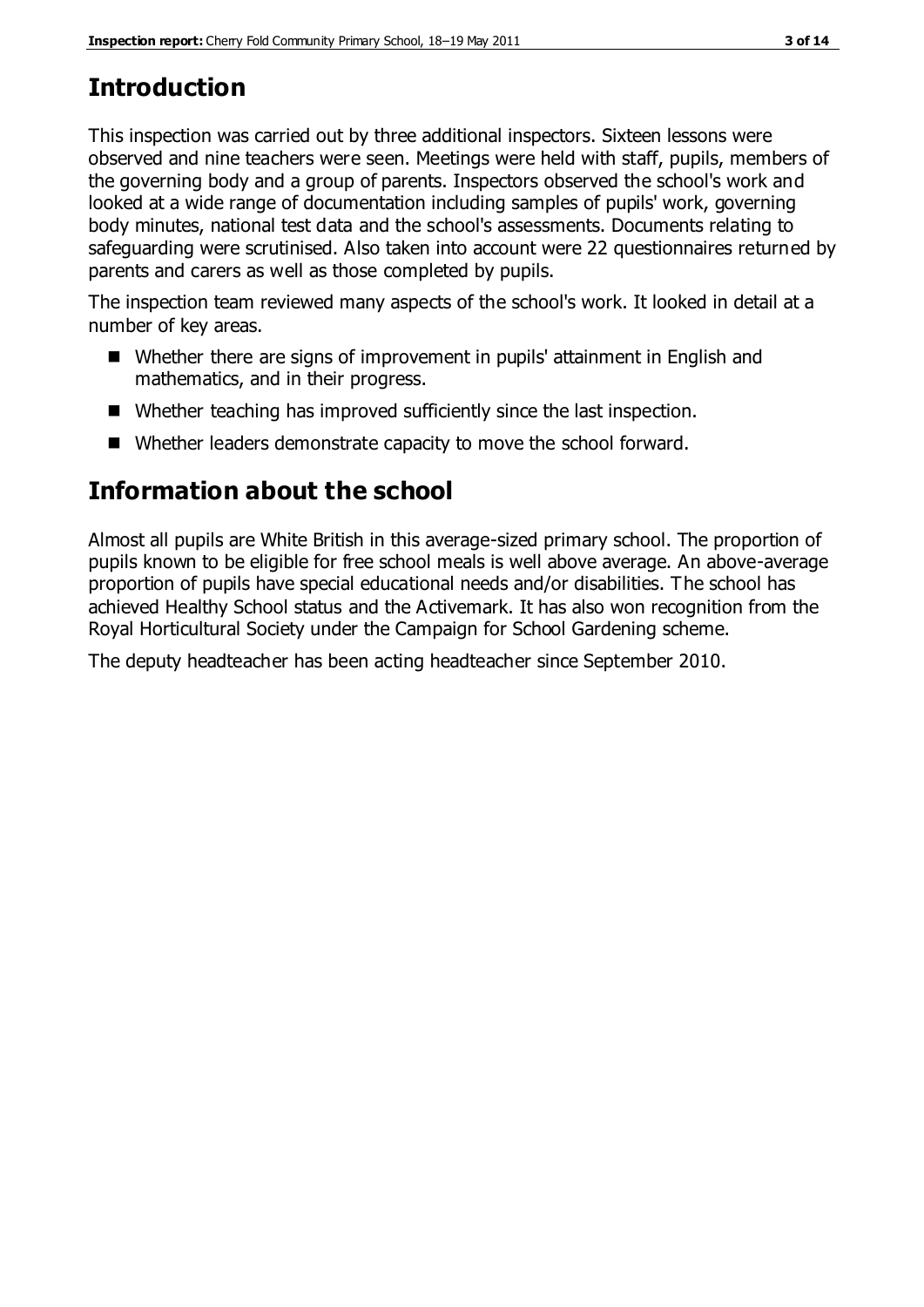# **Inspection judgements**

| Overall effectiveness: how good is the school?  |  |
|-------------------------------------------------|--|
| The school's capacity for sustained improvement |  |

## **Main findings**

This is a satisfactory school. Leaders have continued to build on the progress seen at the last inspection. A relentless focus on teaching and assessment, led by the acting headteacher, is bringing about positive results in the quality of pupils' learning, attainment and progress.

Good care, guidance and support contribute to pupils developing their personal qualities well. Their spiritual, moral, social and cultural development is good. Attendance has improved significantly and is above average.

Children make steady progress in the Early Years Foundation Stage from starting points which are generally well below expectations for their age. Some inconsistencies in provision, particularly in opportunities for play and in the use of assessment, however, mean that some outcomes for children are no better than satisfactory.

Progress in Key Stages 1 and 2 is improving rapidly as a result of the strengthening picture of teaching. Many of the previous inconsistencies have been ironed out, because of increasingly effective assessment, and there is evidence of some outstanding practice. Though promising, this is recent and has not fully impacted on pupils' attainment and overall achievement, particularly of the more able. Attainment in English and mathematics is below average and a clear area for whole-school improvement, although significant headway is being made, particularly in reading. Pupils with special educational needs and/or disabilities make good progress in relation to their individual targets.

The curriculum engages pupils satisfactorily. There is an appropriate focus on literacy and numeracy skills and developing links between learning across different subjects. Information and communication technology is not always used effectively by pupils as a tool for learning across all subjects. Pupils enjoy a good range of clubs and other additional activities.

Leaders at all levels are strongly committed to the school's vision for further improvement. Very accurate evaluation of the school's work has provided a clear picture of strengths and weaknesses and a basis for realistic yet challenging action plans. Improvements seen in attainment, pupils' progress, their personal development, the quality of care and the developing partnership with parents and carers are clear signs of the school's satisfactory capacity for further improvement.

Up to 40% of the schools whose overall effectiveness is judged satisfactory may receive a monitoring visit by an Ofsted inspector before their next section 5 inspection.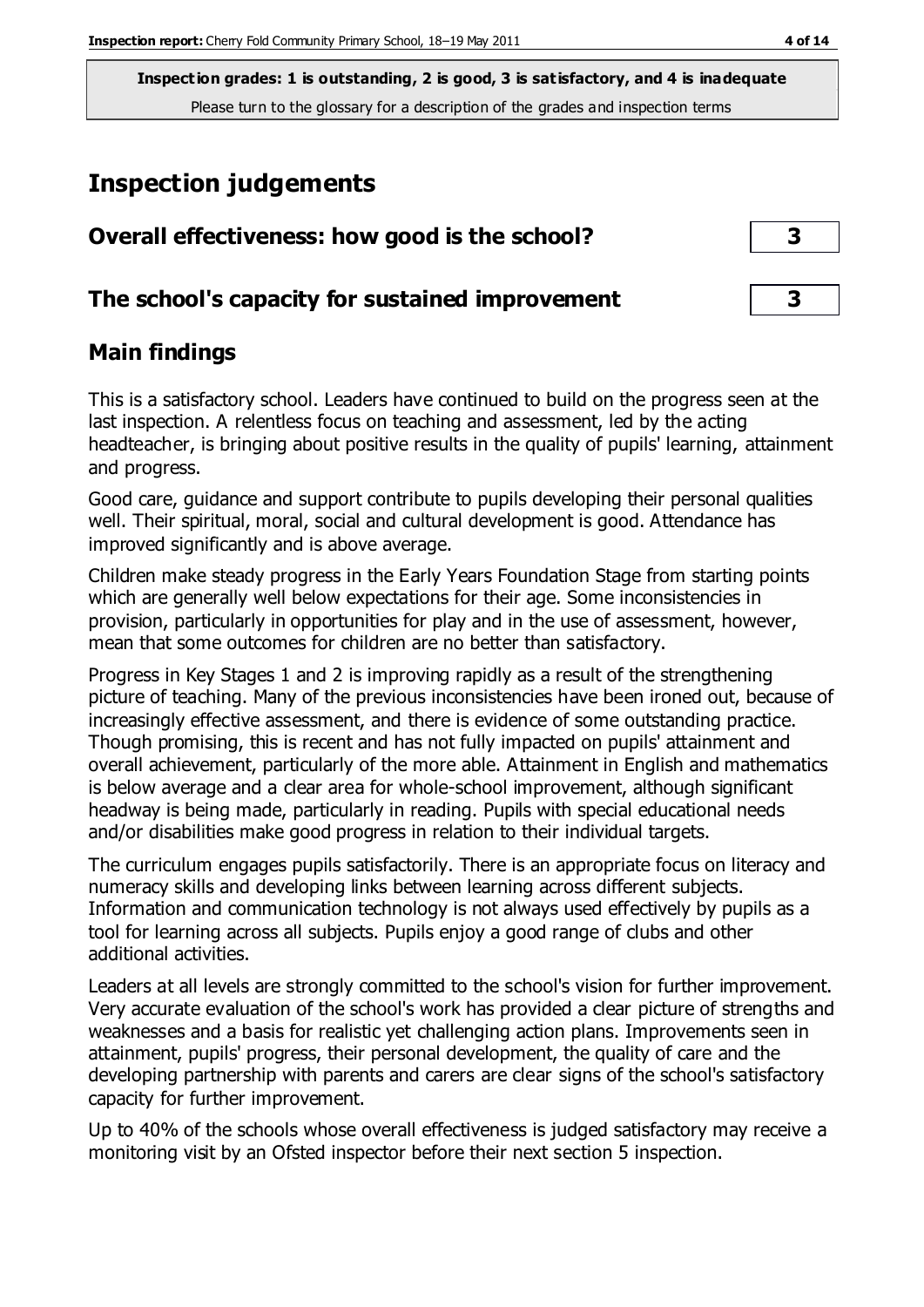#### **What does the school need to do to improve further?**

- Raise attainment and pupils' achievement in English and mathematics throughout the school by:
	- using assessment in order to plan challenging learning for varying abilities, and particularly for more-able pupils.
- Ensure that information and communication technology is used more effectively by pupils to promote their learning across the whole curriculum.
- Improve provision and outcomes in the Early Years Foundation Stage by:
	- $-$  providing more opportunities for imaginative play
	- using observations and assessments more effectively to match next steps in learning and development to children's individual needs
	- ensuring that adult intervention in children's play consistently challenges language development and thinking.

#### **Outcomes for individuals and groups of pupils 3**

Good learning was seen in some lessons during the inspection but there are still inconsistencies in the quality of teaching. Pupils behave well in lessons because they enjoy them. They are attentive, work hard and generally make the progress expected of them. Pupils' enjoy pooling their ideas in group work and take pride in their practical work when they make links across subjects. A good example was when pupils linked history and art by learning about ancient Egyptian hieroglyphics and very carefully applying their watercolour skills to paint their version of a cartouche. Pupils are beginning to be involved in assessing their own learning, which helps them to check their own progress and plan what they should do next.

Progress has been too slow in the past but the school's data and pupils' current work show that it is gathering pace and that pupils currently make expected progress overall and good progress in increasing numbers of lessons. They achieve satisfactorily. Attainment at the end of Year 2 and Year 6 has been consistently low for several years but the school's assessments indicate recent upturns in performance. Reading levels at the end of Year 6 are on track to be the highest for four years, due in part to the school's efforts to engage boys more in reading for enjoyment. Pupils with special educational needs and/or disabilities benefit well from the intensive support planned for them. This is well tailored to their individual needs and sensitively delivered by skilled staff. Daily progress is closely monitored and good progress is made towards individual targets.

Pupils are polite and well mannered. They are friendly and caring towards one another and tolerant of others' differences. Pupils say that they feel safe and well cared for in school. Bullying, they say, is rare. Pupils are enthusiastic about school and take on various jobs, such as being school council members or buddies, very conscientiously. The school is well represented in the community, for example through the Pupils' Parliament and links with other schools which enable pupils to compare cultural lifestyles and interests. Pupils are well aware of what it means to maintain a healthy lifestyle. They see the benefits of the healthy menu choices they have at lunchtime and take a keen interest in sports and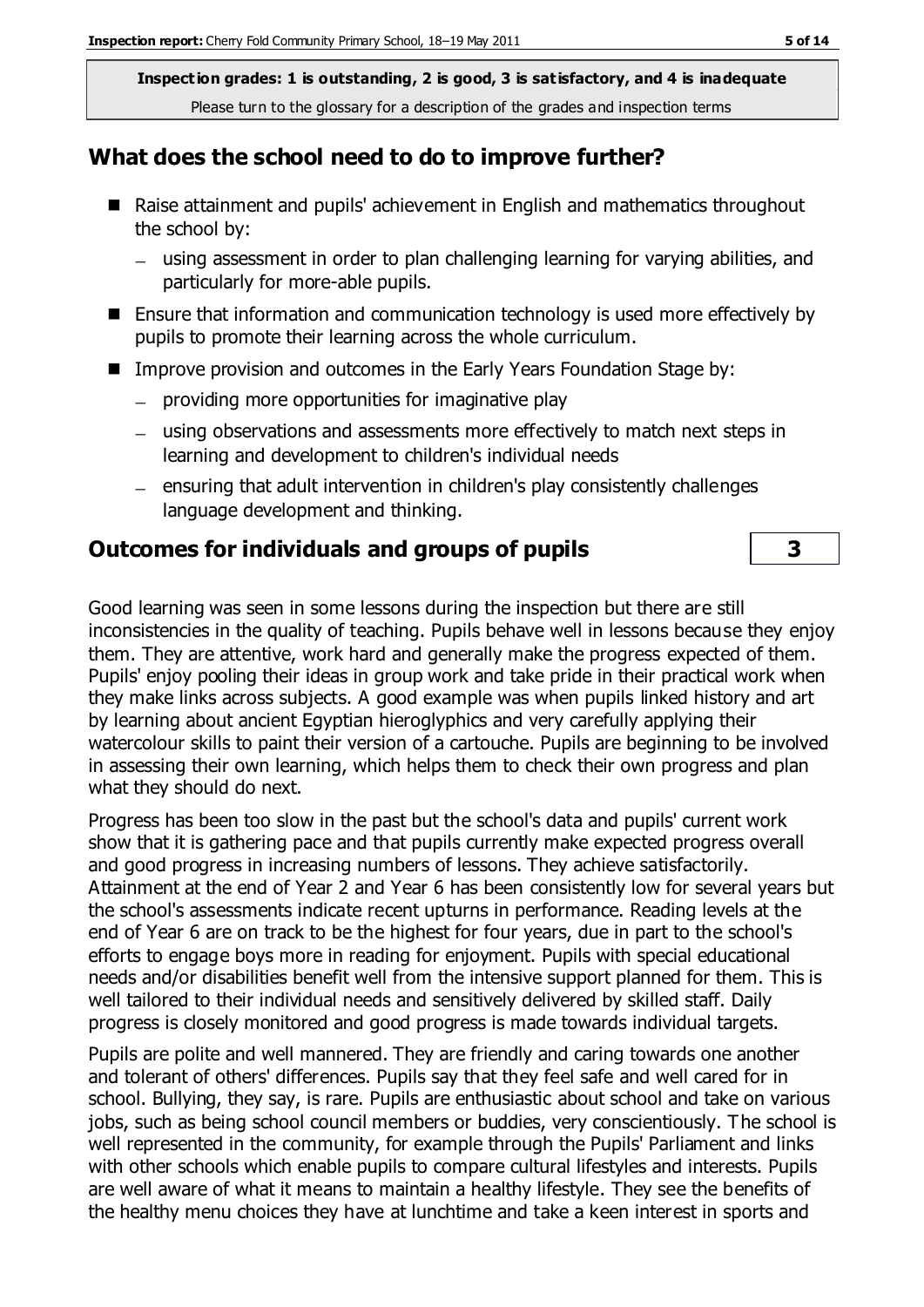#### **Inspection grades: 1 is outstanding, 2 is good, 3 is satisfactory, and 4 is inadequate**

Please turn to the glossary for a description of the grades and inspection terms

cultivating the school's allotment. Pupils' personal qualities and attendance are strong contributors to their overall satisfactory preparation to secure future economic well-being.

These are the grades for pupils' outcomes

| Pupils' achievement and the extent to which they enjoy their learning                                                     |                |
|---------------------------------------------------------------------------------------------------------------------------|----------------|
| Taking into account:<br>Pupils' attainment <sup>1</sup>                                                                   | 4              |
| The quality of pupils' learning and their progress                                                                        | 3              |
| The quality of learning for pupils with special educational needs and/or disabilities<br>and their progress               | $\mathcal{P}$  |
| The extent to which pupils feel safe                                                                                      | $\overline{2}$ |
| Pupils' behaviour                                                                                                         | $\overline{2}$ |
| The extent to which pupils adopt healthy lifestyles                                                                       | $\overline{2}$ |
| The extent to which pupils contribute to the school and wider community                                                   | $\overline{2}$ |
| The extent to which pupils develop workplace and other skills that will contribute to<br>their future economic well-being |                |
| Taking into account:<br>Pupils' attendance <sup>1</sup>                                                                   |                |
| The extent of pupils' spiritual, moral, social and cultural development                                                   | 2              |

<sup>1</sup> The grades for attainment and attendance are: 1 is high; 2 is above average; 3 is broadly average; and 4 is low

## **How effective is the provision?**

Robust monitoring and self-evaluation are beginning to improve teaching quality. Though still inconsistent, some good, and better, teaching was seen during the inspection and this is contributing to pupils' improving progress. Pupils are generally engaged and interested because of the variety of resources and teaching methods used. Relationships in lessons are good. Planning sets clear objectives for learning but these do not always stretch the most able pupils in the class. The more effective lessons proceed at a lively pace and pupils are quickly engaged in 'hands-on' activity rather than being kept listening for too long to the teacher's explanations. The purpose of the lesson is made clear and there is constant checking of pupils' learning to see if objectives are being reached. Teaching assistants make a valuable contribution to pupils' learning during group activity time but their role during the first part of lessons is not always clear. Teachers are beginning to apply the revised systems for assessment when planning lessons and to allow pupils a more active part in their own assessment. However, this is not established effectively across the whole school, especially to challenge the more able pupils. Although targets are generally clear to pupils they are not consistently referred to in teachers' marking. This sometimes leaves pupils uncertain about how well they are progressing.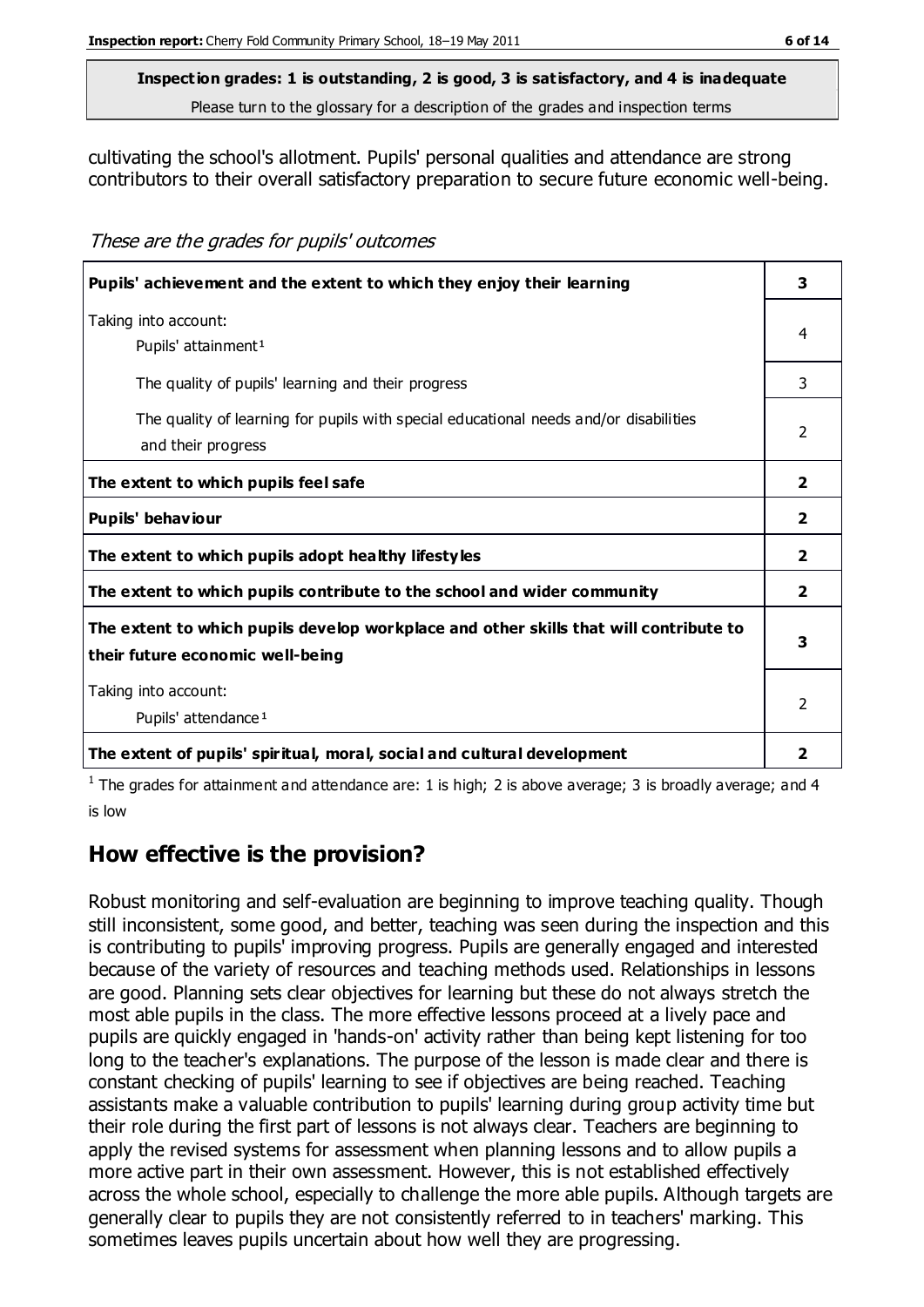Since the last inspection the curriculum has improved, most notably for those with special educational needs and/or disabilities. It has been enhanced by the establishment of French and through creative partnerships, for example with a working artist and representatives from the world of work, which have generated some exciting crosscurricular links. The school recognises that the planning of new initiatives is at an early stage and that there is still work to be done, especially in developing the use of information and communication technology as well as literacy and numeracy skills across the whole curriculum in order to raise achievement further. There is a good selection of after-school activities, visits and visitors to add enjoyment to pupils' learning and personal development.

Parents and carers fully recognise how the school goes out of its way to care for and support pupils and families. The pastoral work undertaken has had a very positive impact in gaining parents' and carers' confidence and raising attendance There are well-organised arrangements for pupils joining and leaving the school and parents are very happy with the systems in place for communicating with staff. Good links with outside agents ensure that pupils who are potentially vulnerable are given good support and guidance, allowing them to access their learning and achieve alongside others.

| The quality of teaching                                                                                    |  |
|------------------------------------------------------------------------------------------------------------|--|
| Taking into account:<br>The use of assessment to support learning                                          |  |
| The extent to which the curriculum meets pupils' needs, including, where relevant,<br>through partnerships |  |
| The effectiveness of care, guidance and support                                                            |  |

These are the grades for the quality of provision

## **How effective are leadership and management?**

Leaders are well motivated and monitor the school's work rigorously to ensure continued improvement. All staff members have taken shared ownership of the process and all know how they are accountable for raising attainment and quality within their areas of responsibility. Local authority support has been embraced well and has added momentum to the acting headteacher's good management of teaching and learning. Expectations have risen and more challenging targets reflect pupils' higher aspirations. The governing body satisfactorily fulfils its responsibilities. It has played an important part in fostering positive relationships with parents and carers. There is well-organised support and challenge for the school. Purposeful engagement of governors in the school's work ensures that strengths and weaknesses are clearly understood. The governing body oversees good safeguarding procedures. Policies and practice are well embedded and it is very watchful over all measures to secure safety and well-being. Leaders strongly oppose all forms of discrimination and are aware that differences in the attainment of groups within the school, although narrowing, require constant monitoring to maintain equality of opportunity. The school promotes community cohesion satisfactorily. As a result of productive links with another school, pupils express positive views about how different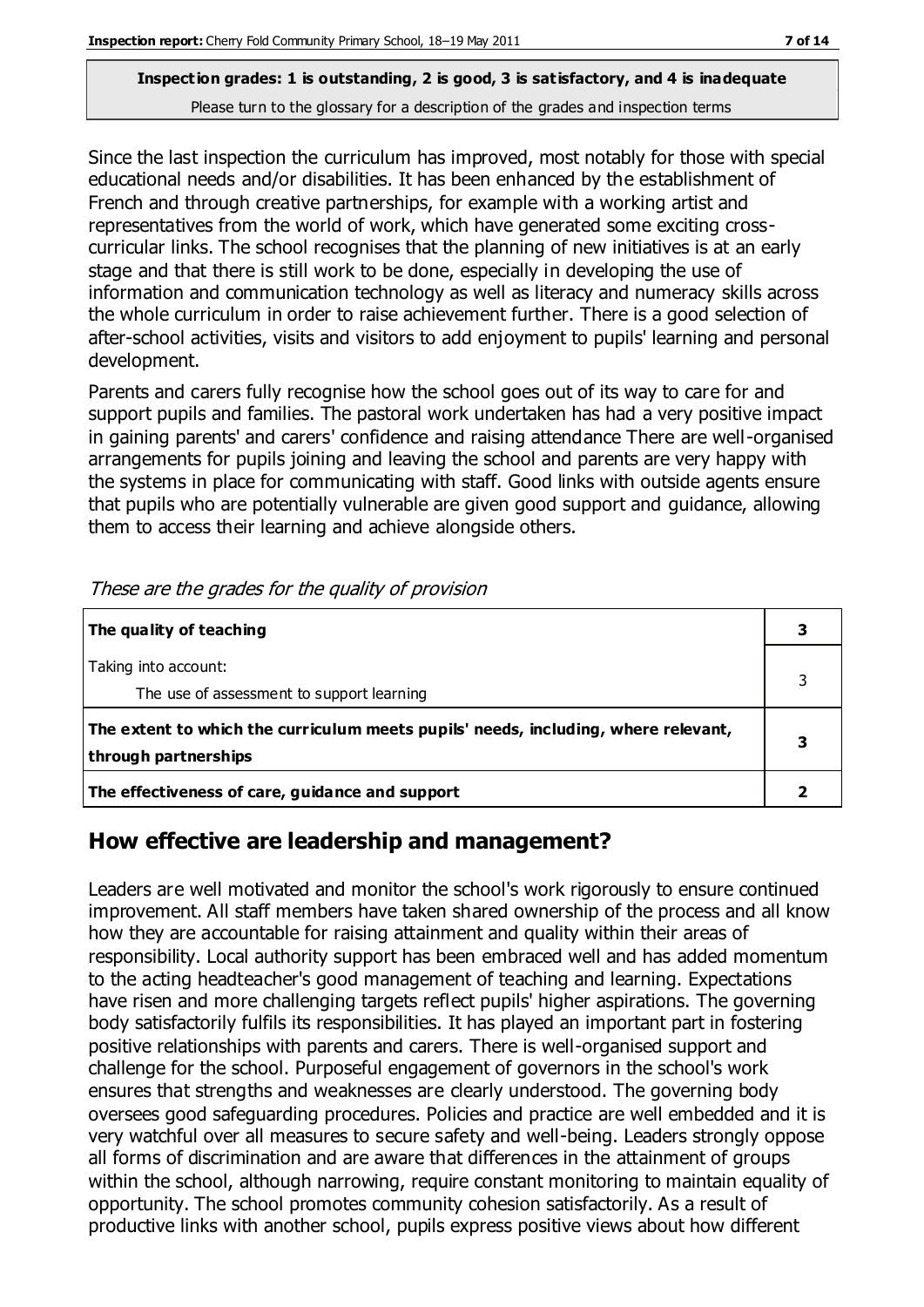communities contribute to society. Pupils' experiences beyond the locality of the school, however, are limited.

These are the grades for leadership and management

| The effectiveness of leadership and management in embedding ambition and driving<br>improvement                                                                  | 3            |
|------------------------------------------------------------------------------------------------------------------------------------------------------------------|--------------|
| Taking into account:<br>The leadership and management of teaching and learning                                                                                   | 2            |
| The effectiveness of the governing body in challenging and supporting the<br>school so that weaknesses are tackled decisively and statutory responsibilities met | 3            |
| The effectiveness of the school's engagement with parents and carers                                                                                             | $\mathbf{2}$ |
| The effectiveness of partnerships in promoting learning and well-being                                                                                           | 3            |
| The effectiveness with which the school promotes equality of opportunity and tackles<br>discrimination                                                           | 3            |
| The effectiveness of safeguarding procedures                                                                                                                     | 2            |
| The effectiveness with which the school promotes community cohesion                                                                                              | 3            |
| The effectiveness with which the school deploys resources to achieve value for money                                                                             | 3            |

## **Early Years Foundation Stage**

A varied range of activities for children in the Early Years Foundation Stage promotes their satisfactory learning and development in all areas of learning. Children are well cared for because their well-being is given high priority by all staff. Children enjoy caring relationships, settle confidently to daily routines and learn about key aspects of personal and social development such as the importance of good hygiene and how to stay healthy. Teachers plan good opportunities for some aspects of children's play and there is some good teaching. Nevertheless, there are limitations in other areas. For example, whilst there is good provision for physical development there are too few opportunities for imaginative role play. When children do initiate their own play, adults do not always seize the opportunities to encourage language and social development by joining in to stimulate imaginations, ask questions and pose problems for children to solve.

Following recent changes, staff members are building positive team relationships through shared planning and review of children's progress. Leaders recognise that teachers' use of continuous observation and assessment needs to be more firmly established. Relationships with parents and carers are nurtured well and shared information means that they increasingly contribute to the process of their children's development.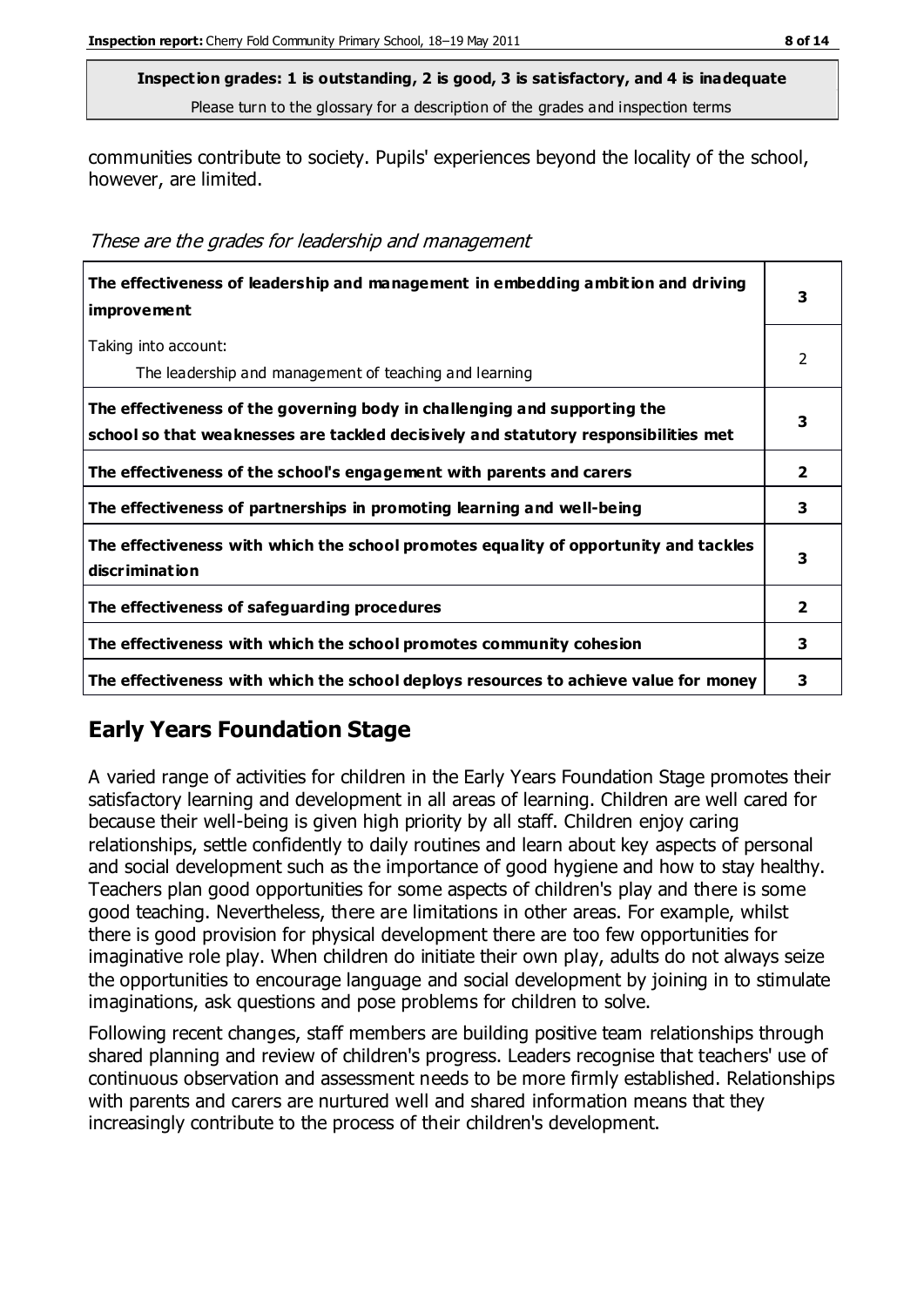**Inspection grades: 1 is outstanding, 2 is good, 3 is satisfactory, and 4 is inadequate**

Please turn to the glossary for a description of the grades and inspection terms

These are the grades for the Early Years Foundation Stage

| Overall effectiveness of the Early Years Foundation Stage                             |   |
|---------------------------------------------------------------------------------------|---|
| Taking into account:<br>Outcomes for children in the Early Years Foundation Stage     |   |
| The quality of provision in the Early Years Foundation Stage                          |   |
| The effectiveness of leadership and management of the Early Years Foundation<br>Stage | 3 |

#### **Views of parents and carers**

A very small minority of parents and carers returned questionnaires. The views expressed were almost entirely positive, as were the views of those parents who attended the meeting with an inspector. The very small number of concerns raised were discussed with school leaders, whilst ensuring that parents' and carers' anonymity was protected.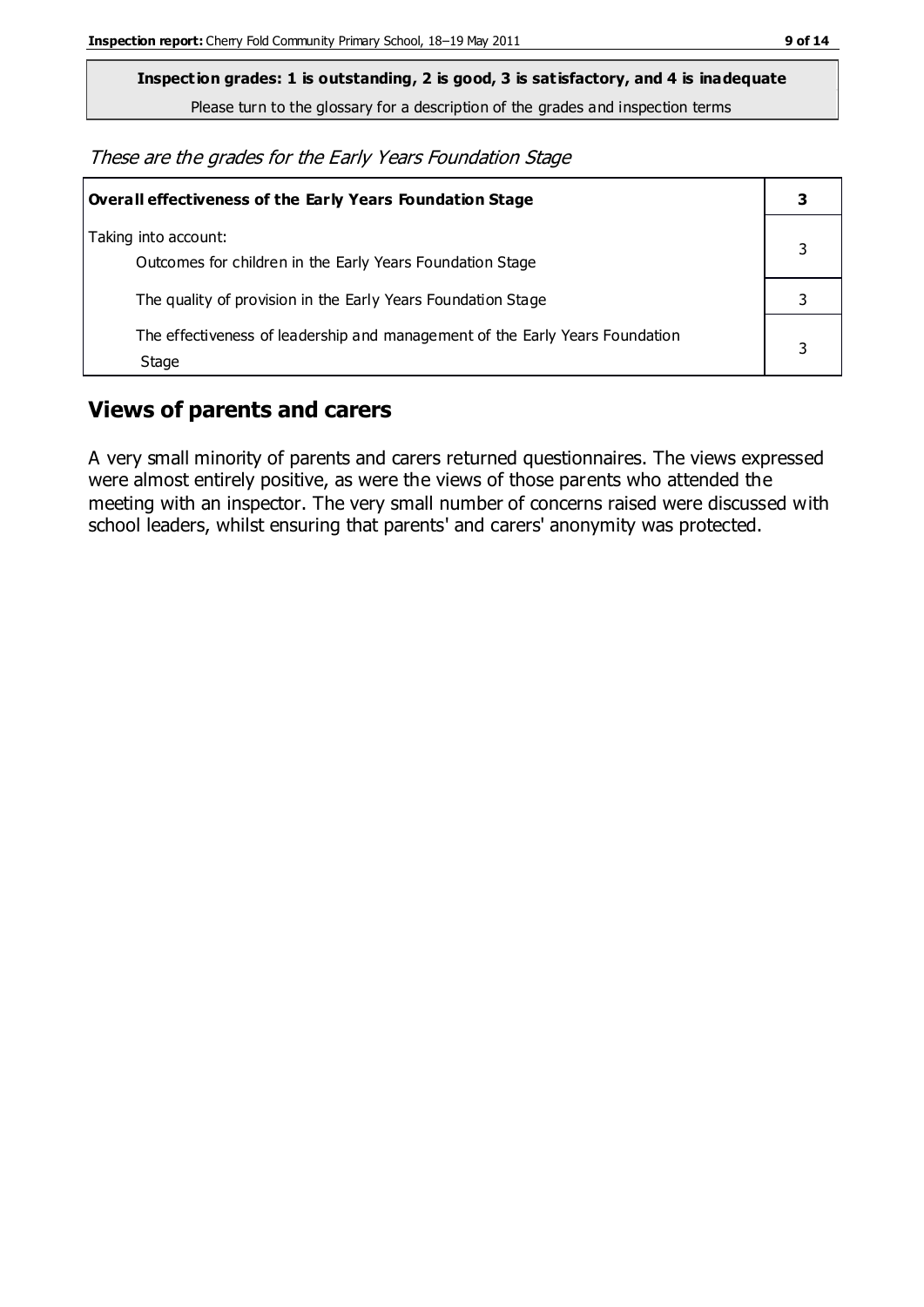#### **Responses from parents and carers to Ofsted's questionnaire**

Ofsted invited all the registered parents and carers of pupils registered at Cherry Fold Community Primary School to complete a questionnaire about their views of the school.

In the questionnaire, parents and carers were asked to record how strongly they agreed with 13 statements about the school.

The inspection team received 22 completed questionnaires by the end of the on-site inspection. In total, there are 257 pupils registered at the school.

| <b>Statements</b>                                                                                                                                                                                                                                       | <b>Strongly</b><br>agree |               | <b>Agree</b> |               | <b>Disagree</b> |               | <b>Strongly</b><br>disagree |               |
|---------------------------------------------------------------------------------------------------------------------------------------------------------------------------------------------------------------------------------------------------------|--------------------------|---------------|--------------|---------------|-----------------|---------------|-----------------------------|---------------|
|                                                                                                                                                                                                                                                         | <b>Total</b>             | $\frac{0}{0}$ | <b>Total</b> | $\frac{1}{2}$ | <b>Total</b>    | $\frac{1}{2}$ | <b>Total</b>                | $\frac{1}{2}$ |
| My child enjoys school                                                                                                                                                                                                                                  | 11                       | 50            | 10           | 45            | 1               | 5             | $\mathbf 0$                 | $\mathbf 0$   |
| The school keeps my child<br>safe                                                                                                                                                                                                                       | 12                       | 55            | 10           | 45            | 0               | 0             | $\mathbf 0$                 | $\mathbf 0$   |
| My school informs me about<br>my child's progress                                                                                                                                                                                                       | 11                       | 50            | 11           | 50            | 0               | 0             | $\mathbf 0$                 | $\mathbf 0$   |
| My child is making enough<br>progress at this school                                                                                                                                                                                                    | 10                       | 45            | 11           | 50            | $\mathbf{1}$    | 5             | $\mathbf 0$                 | $\mathbf 0$   |
| The teaching is good at this<br>school                                                                                                                                                                                                                  | 13                       | 59            | 6            | 27            | $\overline{2}$  | 9             | 0                           | $\mathbf 0$   |
| The school helps me to<br>support my child's learning                                                                                                                                                                                                   | 10                       | 45            | 12           | 55            | 0               | $\mathbf 0$   | 0                           | $\mathbf 0$   |
| The school helps my child to<br>have a healthy lifestyle                                                                                                                                                                                                | 8                        | 36            | 12           | 55            | 1               | 5             | 0                           | $\pmb{0}$     |
| The school makes sure that<br>my child is well prepared for<br>the future (for example<br>changing year group,<br>changing school, and for<br>children who are finishing<br>school, entering further or<br>higher education, or entering<br>employment) | 11                       | 50            | 10           | 45            | $\mathbf{1}$    | 5             | $\mathbf 0$                 | $\mathbf 0$   |
| The school meets my child's<br>particular needs                                                                                                                                                                                                         | 12                       | 55            | 9            | 41            | 1               | 5             | $\mathbf 0$                 | $\mathbf 0$   |
| The school deals effectively<br>with unacceptable behaviour                                                                                                                                                                                             | 8                        | 36            | 10           | 45            | $\overline{2}$  | 9             | $\mathbf 0$                 | $\pmb{0}$     |
| The school takes account of<br>my suggestions and concerns                                                                                                                                                                                              | 8                        | 36            | 10           | 45            | 2               | 9             | $\mathbf{0}$                | $\mathbf{0}$  |
| The school is led and<br>managed effectively                                                                                                                                                                                                            | 11                       | 50            | 8            | 36            | $\overline{2}$  | 9             | $\mathbf 0$                 | $\mathbf 0$   |
| Overall, I am happy with my<br>child's experience at this<br>school                                                                                                                                                                                     | 14                       | 64            | 7            | 32            | $\mathbf{1}$    | 5             | $\mathbf 0$                 | $\pmb{0}$     |

The table above summarises the responses that parents and carers made to each statement. The percentages indicate the proportion of parents and carers giving that response out of the total number of completed questionnaires. Where one or more parents and carers chose not to answer a particular question, the percentages will not add up to 100%.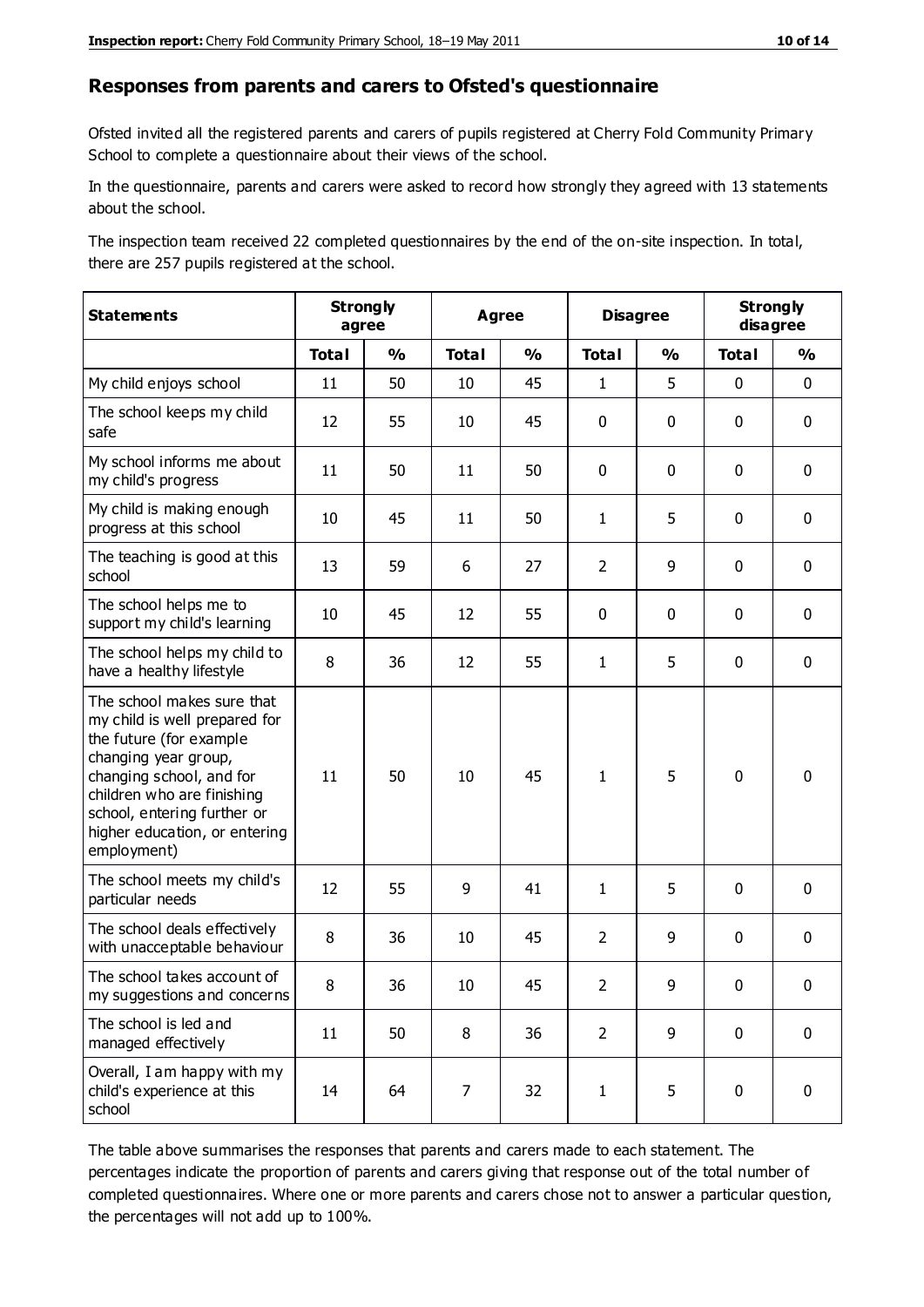## **Glossary**

| Grade   | <b>Judgement</b> | <b>Description</b>                                                                                                                                                                                                            |
|---------|------------------|-------------------------------------------------------------------------------------------------------------------------------------------------------------------------------------------------------------------------------|
| Grade 1 | Outstanding      | These features are highly effective. An outstanding school<br>provides exceptionally well for all its pupils' needs.                                                                                                          |
| Grade 2 | Good             | These are very positive features of a school. A school that<br>is good is serving its pupils well.                                                                                                                            |
| Grade 3 | Satisfactory     | These features are of reasonable quality. A satisfactory<br>school is providing adequately for its pupils.                                                                                                                    |
| Grade 4 | Inadequate       | These features are not of an acceptable standard. An<br>inadequate school needs to make significant improvement<br>in order to meet the needs of its pupils. Ofsted inspectors<br>will make further visits until it improves. |

#### **What inspection judgements mean**

#### **Overall effectiveness of schools**

|                       | Overall effectiveness judgement (percentage of schools) |      |                     |                   |
|-----------------------|---------------------------------------------------------|------|---------------------|-------------------|
| <b>Type of school</b> | <b>Outstanding</b>                                      | Good | <b>Satisfactory</b> | <b>Inadequate</b> |
| Nursery schools       | 46                                                      | 48   | 6                   |                   |
| Primary schools       | 6                                                       | 47   | 40                  | 7                 |
| Secondary schools     | 12                                                      | 39   | 38                  | 11                |
| Sixth forms           | 13                                                      | 42   | 41                  | 3                 |
| Special schools       | 28                                                      | 49   | 19                  | 4                 |
| Pupil referral units  | 14                                                      | 45   | 31                  | 10                |
| All schools           | 10                                                      | 46   | 37                  |                   |

New school inspection arrangements were introduced on 1 September 2009. This means that inspectors now make some additional judgements that were not made previously.

The data in the table above are for the period 1 September 2010 to 31 December 2010 and are consistent with the latest published official statistics about maintained school inspection outcomes (see **[www.ofsted.gov.uk](http://www.ofsted.gov.uk/)**).

The sample of schools inspected during 2010/11 was not representative of all schools nationally, as weaker schools are inspected more frequently than good or outstanding schools.

Percentages are rounded and do not always add exactly to 100.

Sixth form figures reflect the judgements made for the overall effectiveness of the sixth form in secondary schools, special schools and pupil referral units.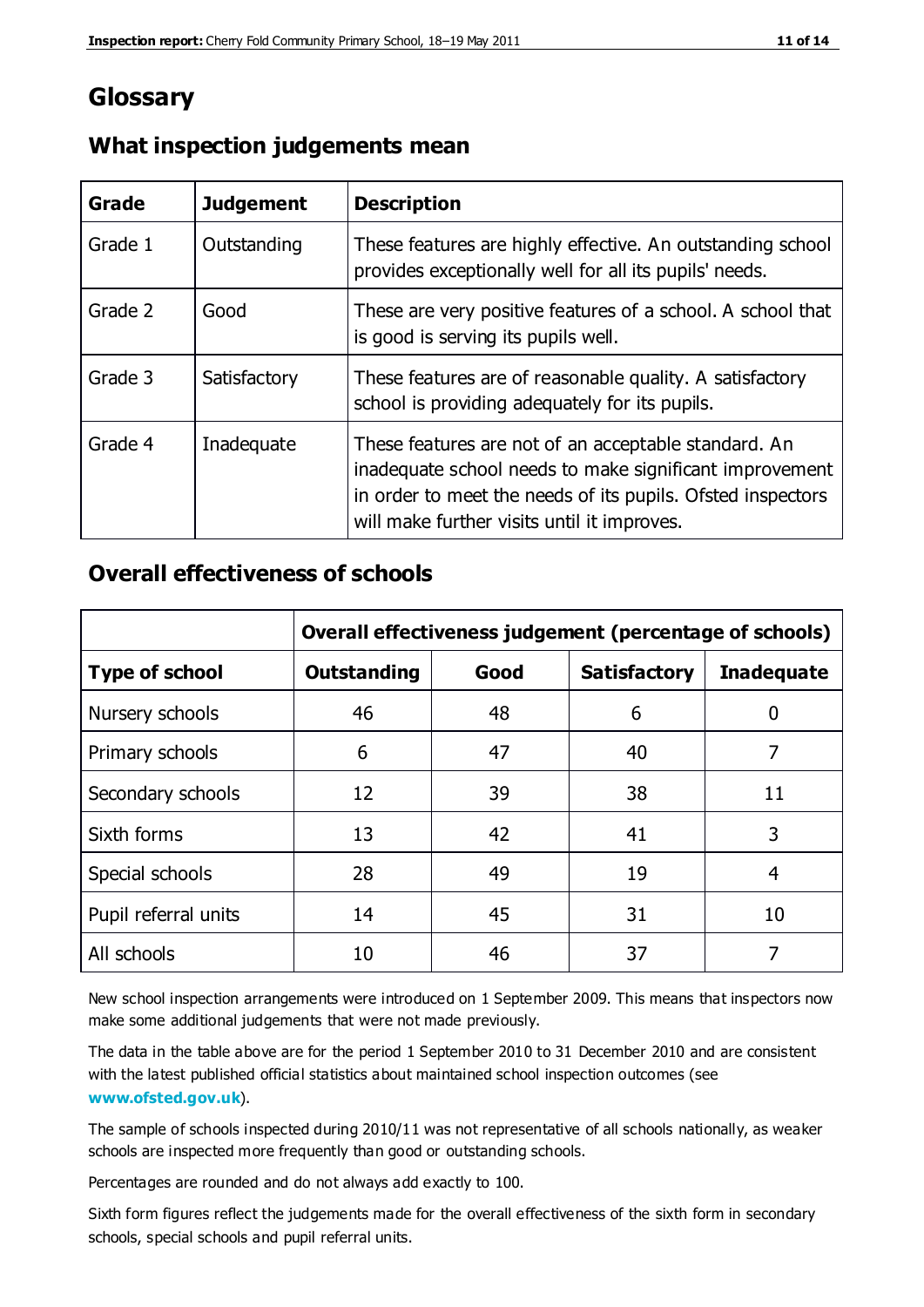# **Common terminology used by inspectors**

| Achievement:               | the progress and success of a pupil in their learning,<br>development or training.                                                                                                                                                          |
|----------------------------|---------------------------------------------------------------------------------------------------------------------------------------------------------------------------------------------------------------------------------------------|
| Attainment:                | the standard of the pupils' work shown by test and<br>examination results and in lessons.                                                                                                                                                   |
| Capacity to improve:       | the proven ability of the school to continue<br>improving. Inspectors base this judgement on what<br>the school has accomplished so far and on the quality<br>of its systems to maintain improvement.                                       |
| Leadership and management: | the contribution of all the staff with responsibilities,<br>not just the headteacher, to identifying priorities,<br>directing and motivating staff and running the school.                                                                  |
| Learning:                  | how well pupils acquire knowledge, develop their<br>understanding, learn and practise skills and are<br>developing their competence as learners.                                                                                            |
| Overall effectiveness:     | inspectors form a judgement on a school's overall<br>effectiveness based on the findings from their<br>inspection of the school. The following judgements,<br>in particular, influence what the overall effectiveness<br>judgement will be. |
|                            | The school's capacity for sustained<br>improvement.                                                                                                                                                                                         |
|                            | Outcomes for individuals and groups of pupils.                                                                                                                                                                                              |
|                            | The quality of teaching.                                                                                                                                                                                                                    |
|                            | The extent to which the curriculum meets<br>pupils' needs, including, where relevant,<br>through partnerships.                                                                                                                              |
|                            | The effectiveness of care, guidance and<br>support.                                                                                                                                                                                         |
| Progress:                  | the rate at which pupils are learning in lessons and<br>over longer periods of time. It is often measured by<br>comparing the pupils' attainment at the end of a key                                                                        |

stage with their attainment when they started.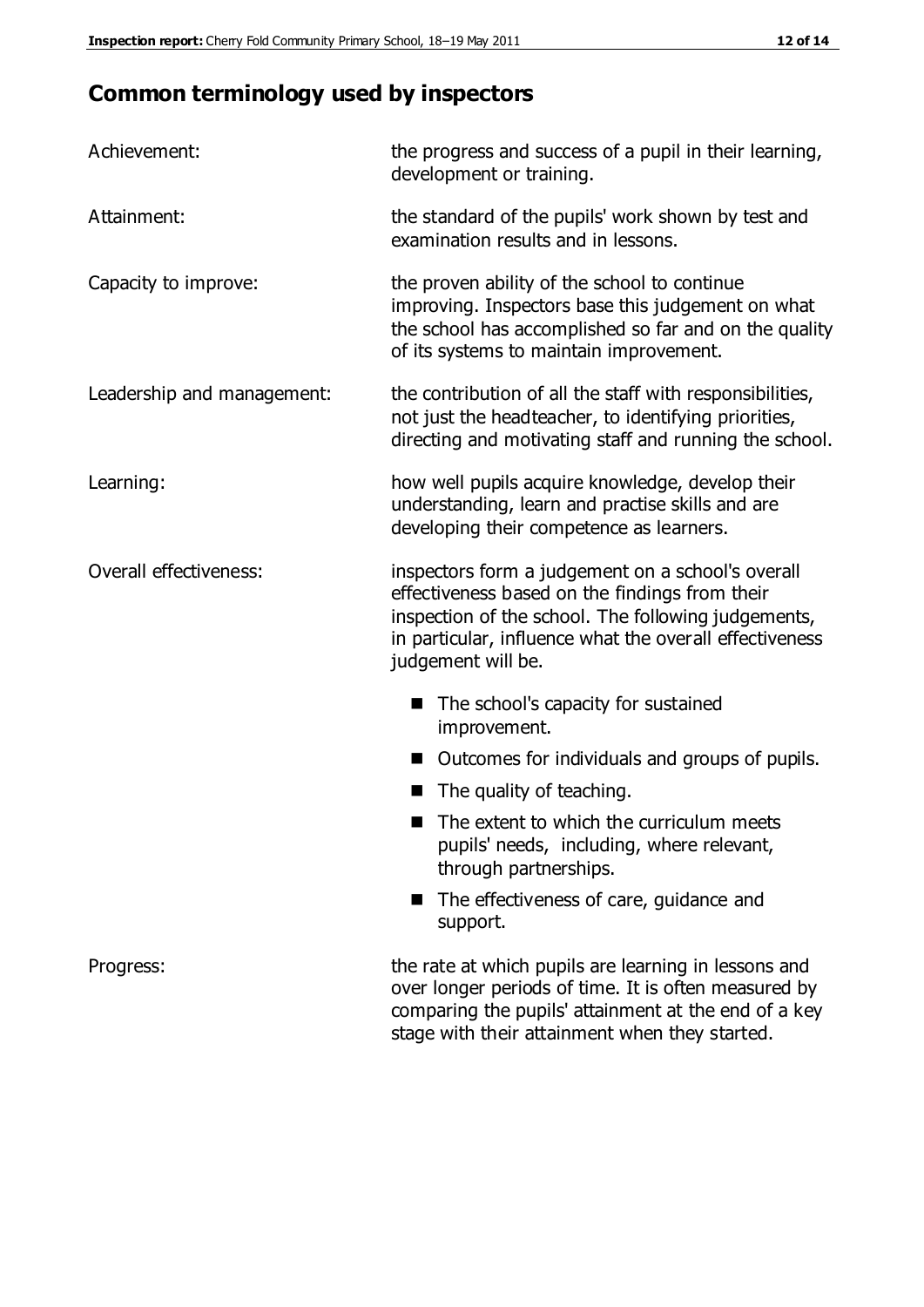#### **This letter is provided for the school, parents and carers to share with their children. It describes Ofsted's main findings from the inspection of their school.**

20 May 2011

#### Dear Pupils

#### **Inspection of Cherry Fold Community Primary School, Burnley, BB11 5JS**

Thank you for the very friendly welcome you gave us when we came to inspect your

school recently. We enjoyed talking to you and learned great deal about how much you enjoy school, how healthy you are and how well you take care of one another. We certainly noticed how polite and well mannered you are and that your attendance at school is above average. Those things are very important, so do keep them up.

Cherry Fold is a satisfactory school. Your progress is improving but the standards you reach in English and mathematics are not as high as they should be. Your teachers work hard to make your lessons interesting, and with some success. We agree with you about that. The grown-ups in school take good care of you and make sure that you feel safe.

Your teachers, parents and carers and the governing body are just as proud of your school as you are and would like it to improve further. To help that improvement I have asked your school leaders to do the following things. First, help you to reach higher standards in English and mathematics by using assessments to plan really challenging work for you, especially those of you who are most able. Secondly, make sure that you make better use of computers and other information and communication technology equipment in as many subjects as possible. Finally, give children in Nursery and Reception more role play activities and ensure that adults join in the activities to help children develop their speaking skills. Also, teachers should take note of how well they do and plan the next challenging steps for the children.

Yours sincerely

Kevin Johnson Lead inspector